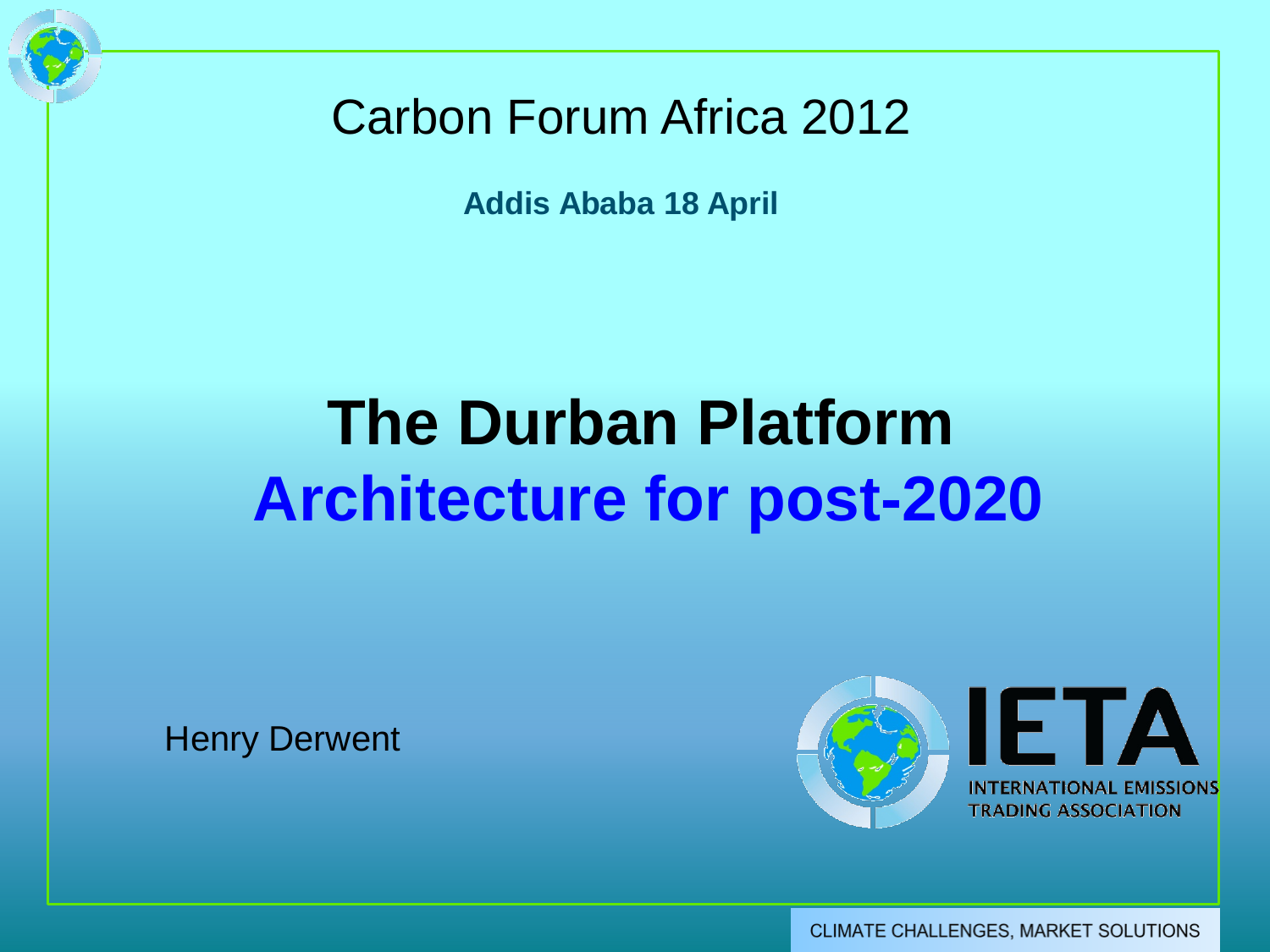# **Who are IETA?**

- Only cross–sectoral, private sector international organisation promoting emissions trading to secure environmental goals
- Founded in 1999 with UN bodies' assistance
- Membership: ~155 companies
	- 50% emitters
	- 50% project developers, intermediaries, financial institutions, brokers, verifiers, legal firms
	- 60% EU, 30% US/Canada, 10% Asia
- Swiss non profit
- Offices: Geneva, Brussels, Washington, Toronto
- Role in Australia, Korea, China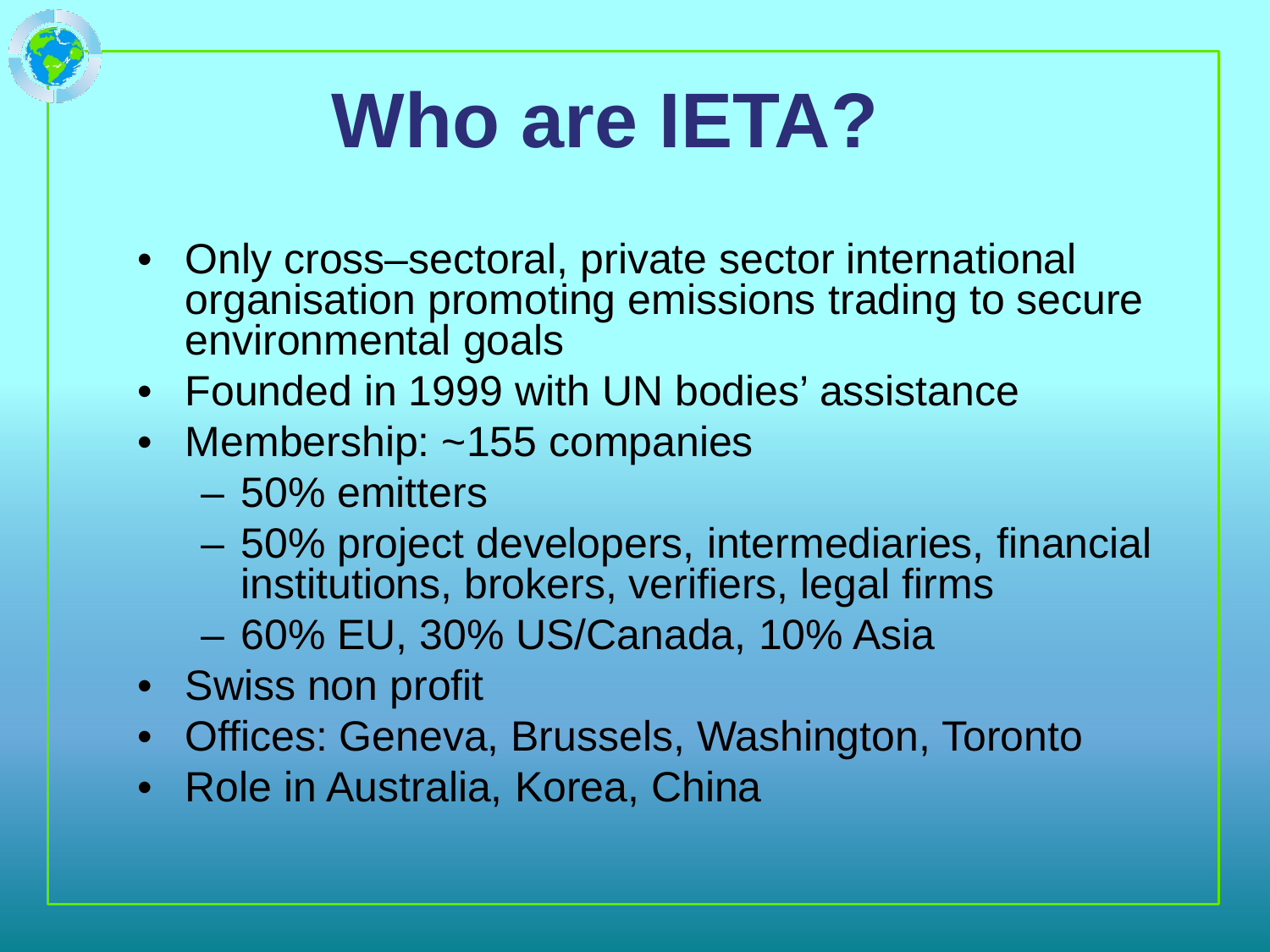**Durban behind the bureaucracy: the take-away messages from a surprising success**



- The UN process may have risen from the dead
- The EU's alliances with smaller developing countries has begun to untie the « common but differentiated responsibilities » knot
- China agreed to do what everyone has been asking, and dragged India along, but at the price of further delay
- Who blinked and why?
- Europe is very pleased with itself
- There are many, many ways it can all go wrong
- Working out equitable principles for emissions reduction ambition, setting them aside in negotiations, and doing deals on numbers will be considerably harder than at Kyoto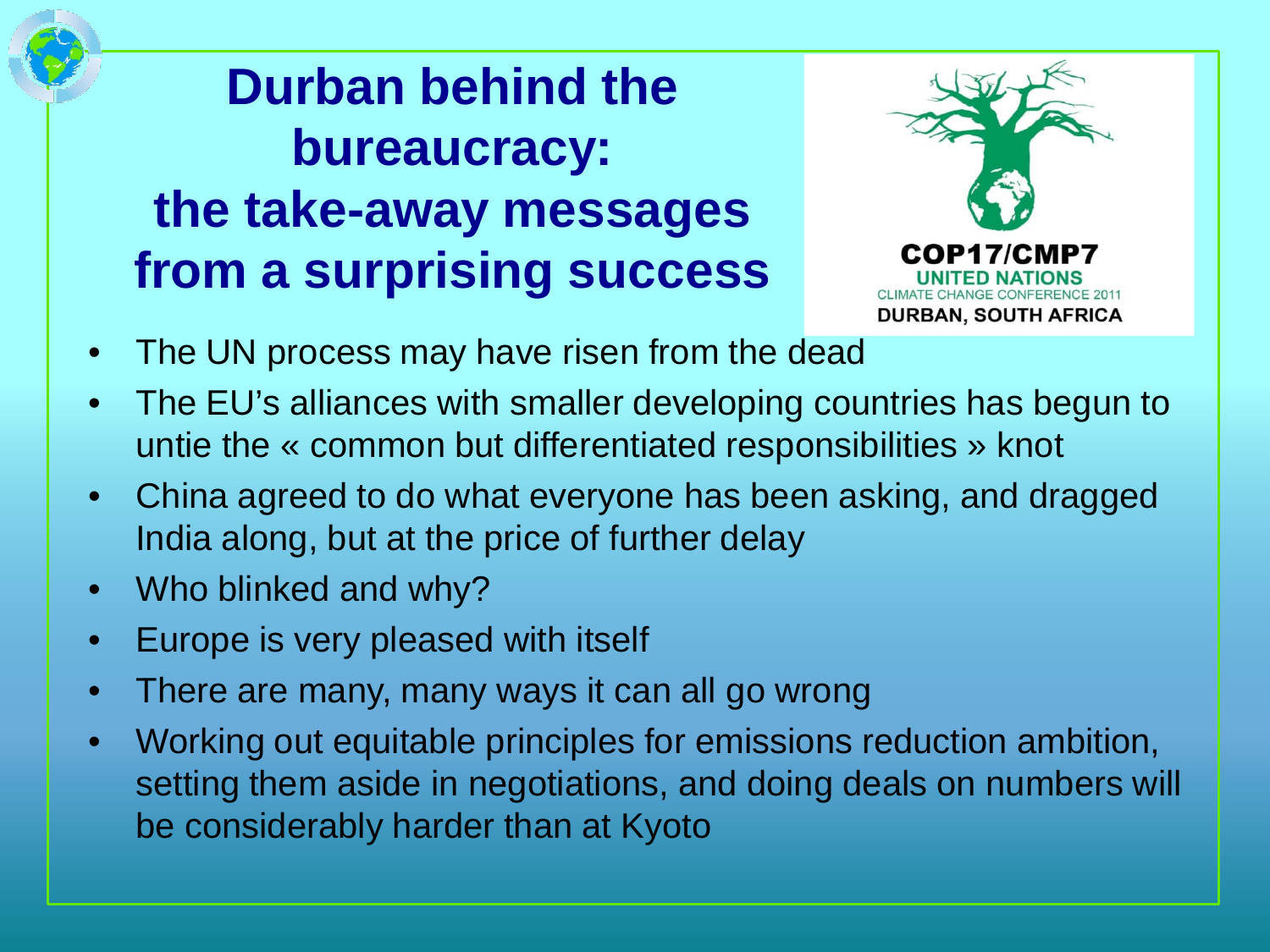# **Sausage-Making, UN-Style**

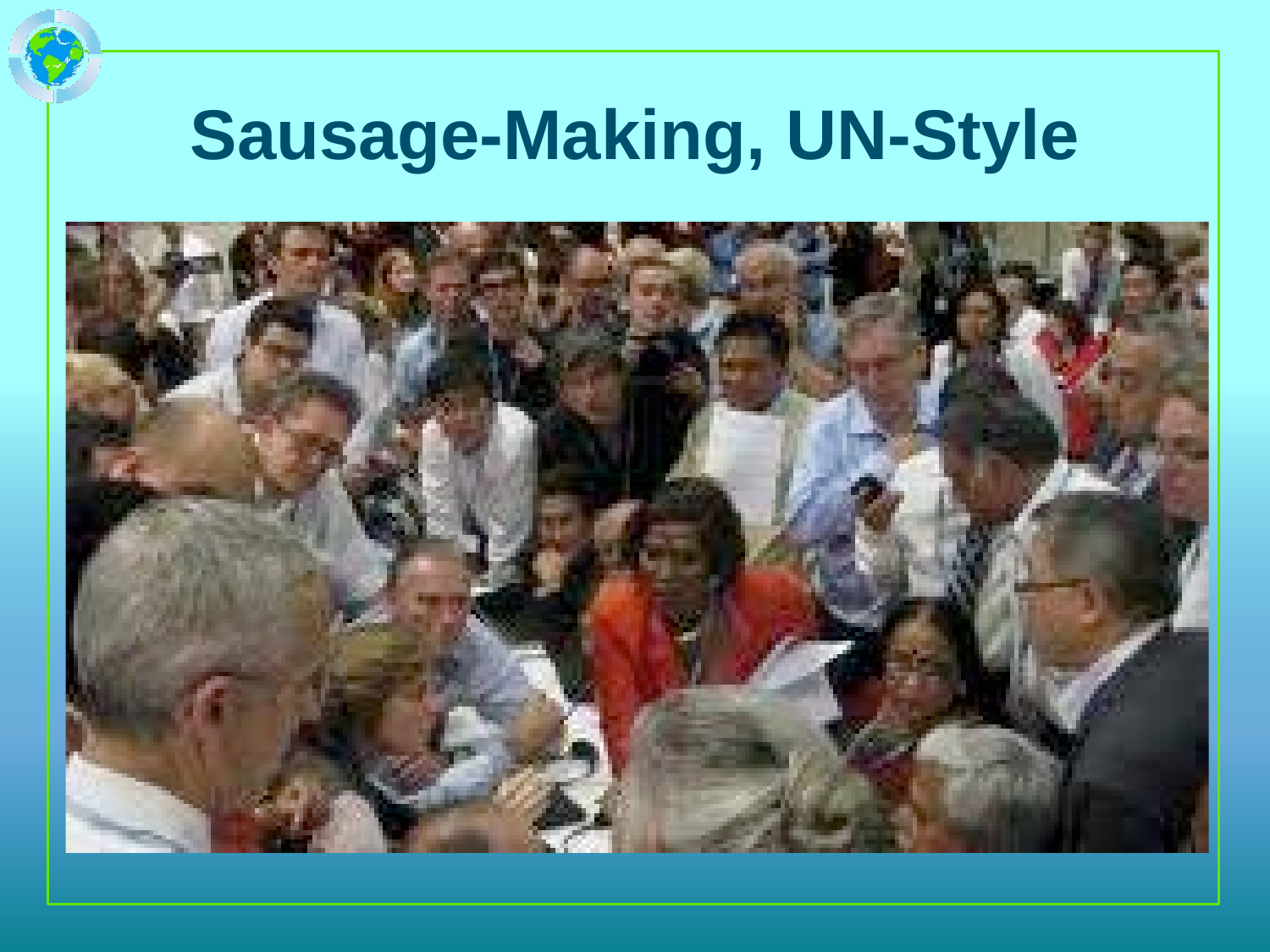## **New KP 2nd Commitment Period: Worth Bargaining For?**

- To start 1/1/2013 when KP1 expires, and will run either for 5 years (2018) or 8 years (2020), to be determined next year by further negotiations
- KP 2<sup>nd</sup> commitment period to apply to 39 countries mainly the 27 members of the E.U., Australia, New Zealand, Norway and several former Soviet states.
- U.S., Canada, Japan and Russia will not participate
- Canada formally dropped out of the KP, a few days after COP-17 in Durban ended
- *Should the private sector be impressed? = Will it create more demand?*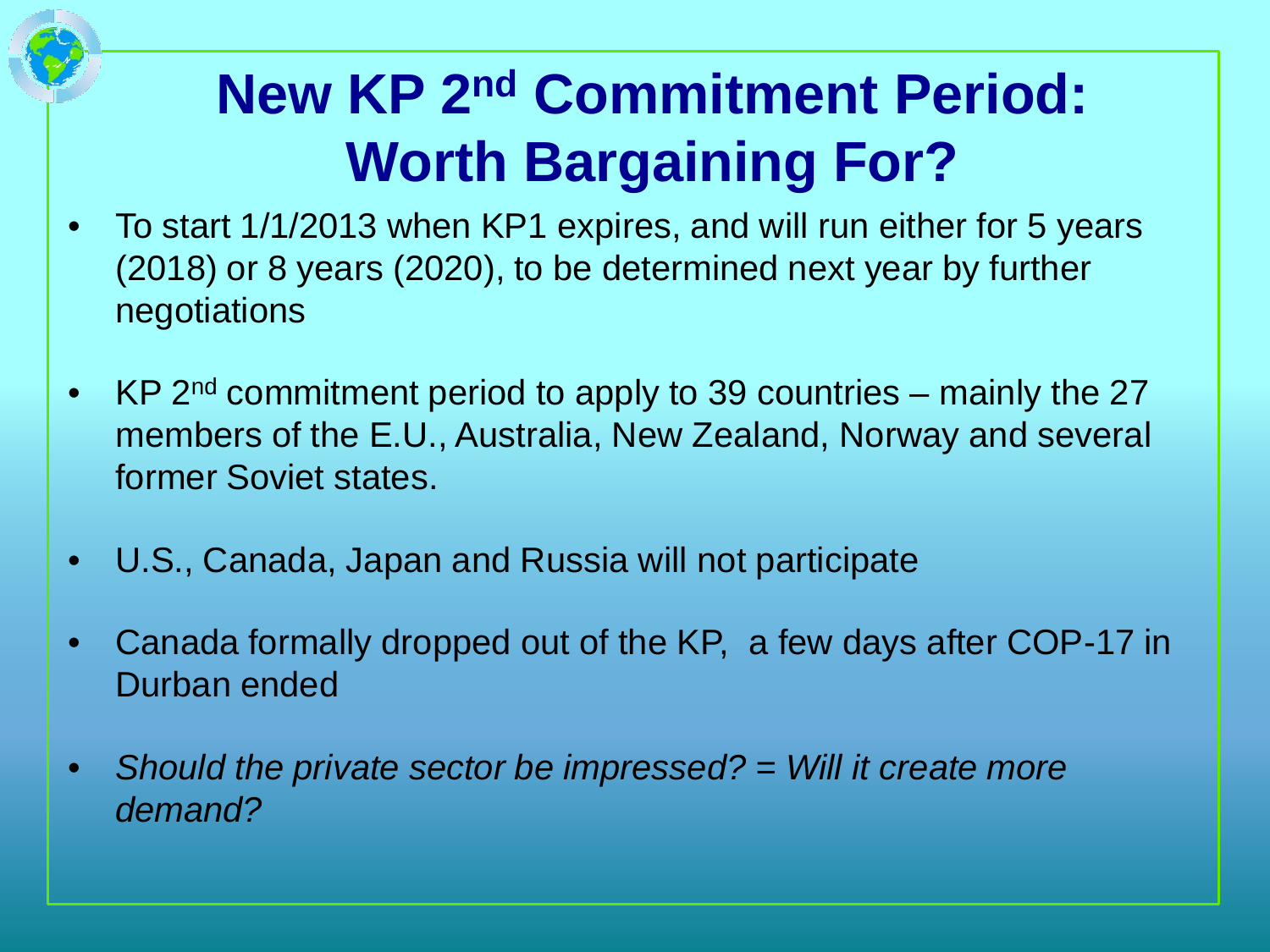### **Behind the seven veils: mitigation post-2020**

- « Launch a workplan on enhancing mitigation ambition to identify and explore options for a range of actions that can close the ambition gap with a view to ensuring the highest possible mitigation efforts by all Parties »
- « A process to develop a Protocol, another legal instrument or an agreed outcome with legal force under the UNFCCC applicable to all Parties »
- « Shall complete its work as early as possible but no later than 2015 in order to adopt this Protocol, legal instrument or outcome with legal force at COP 21and for it to come into effect and be implemented from 2020 »
- « The process shall raise the level of ambition and be guided by the 5AR, the 2013-2015 Review and the work of the Subsidiary Bodies »
- *How should the private sector factor this in to its plans?*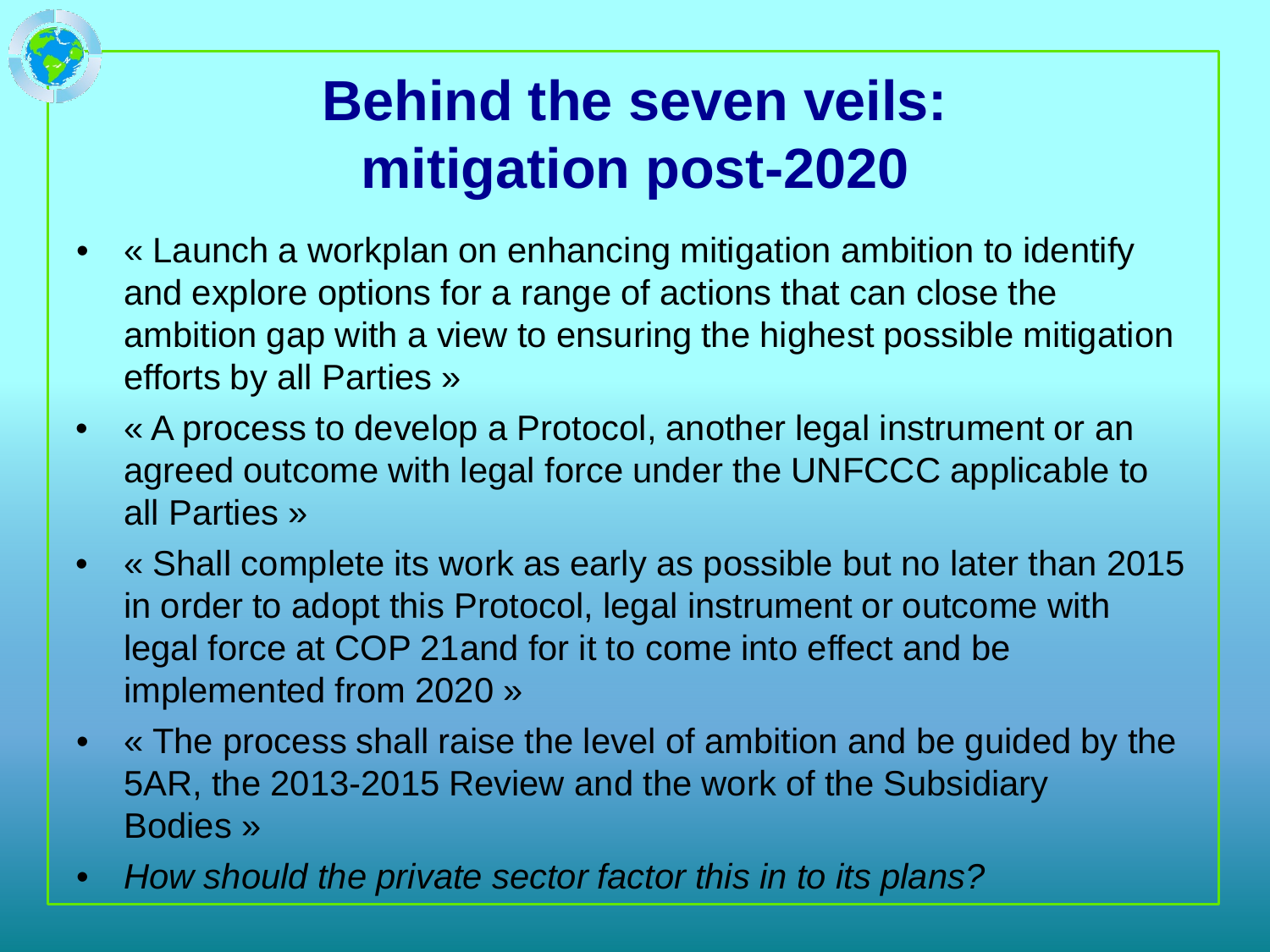### **Some other key outcomes from Durban**

- Technology, REDD AND NMM
- International verification and accounting.
- Emergence of mechanisms to address loss and damage.
- The GCF, and a Standing Committee on Finance.
- A forum and work programme on the implementation of response measures – watch out for trade angles.
- Further definition of the Review of the Adequacy and Progress (2013-2015).

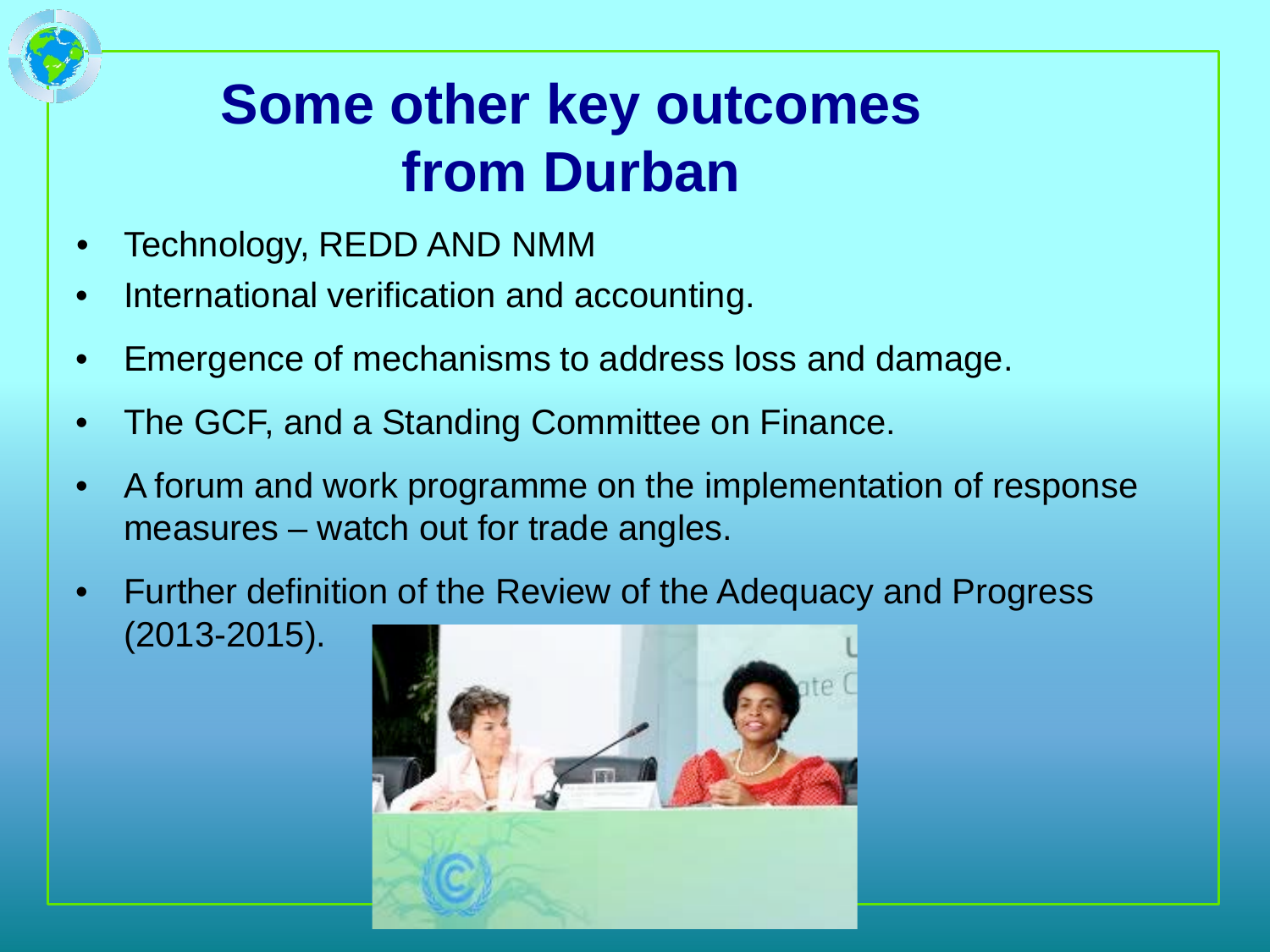#### **CDM AND JI**

- Reprieves, but are they bankable? A Review, but leading where?
- Materiality regime agreed; Appeals mechanism not agreed
- CCS steps forward; so do significant deficiences, simplification, cobenefits, additionality, first of a kind, faster processing of methodologies, consequences of methodologies being put on hold, standardised baselines, suppressed demand, digitisation, reduced waiting times, support for underrepresented countries, loan scheme, new DOEs
- But EUETS constraints are far more important:
	- Low demand,
	- Qualitative restrictions,
	- Tough geographic restrictions (as soon as a ratifiable agreement, not even LDC CERs allowed unless the country has ratified), and bilateral agreements apparently only if there is no multilateral one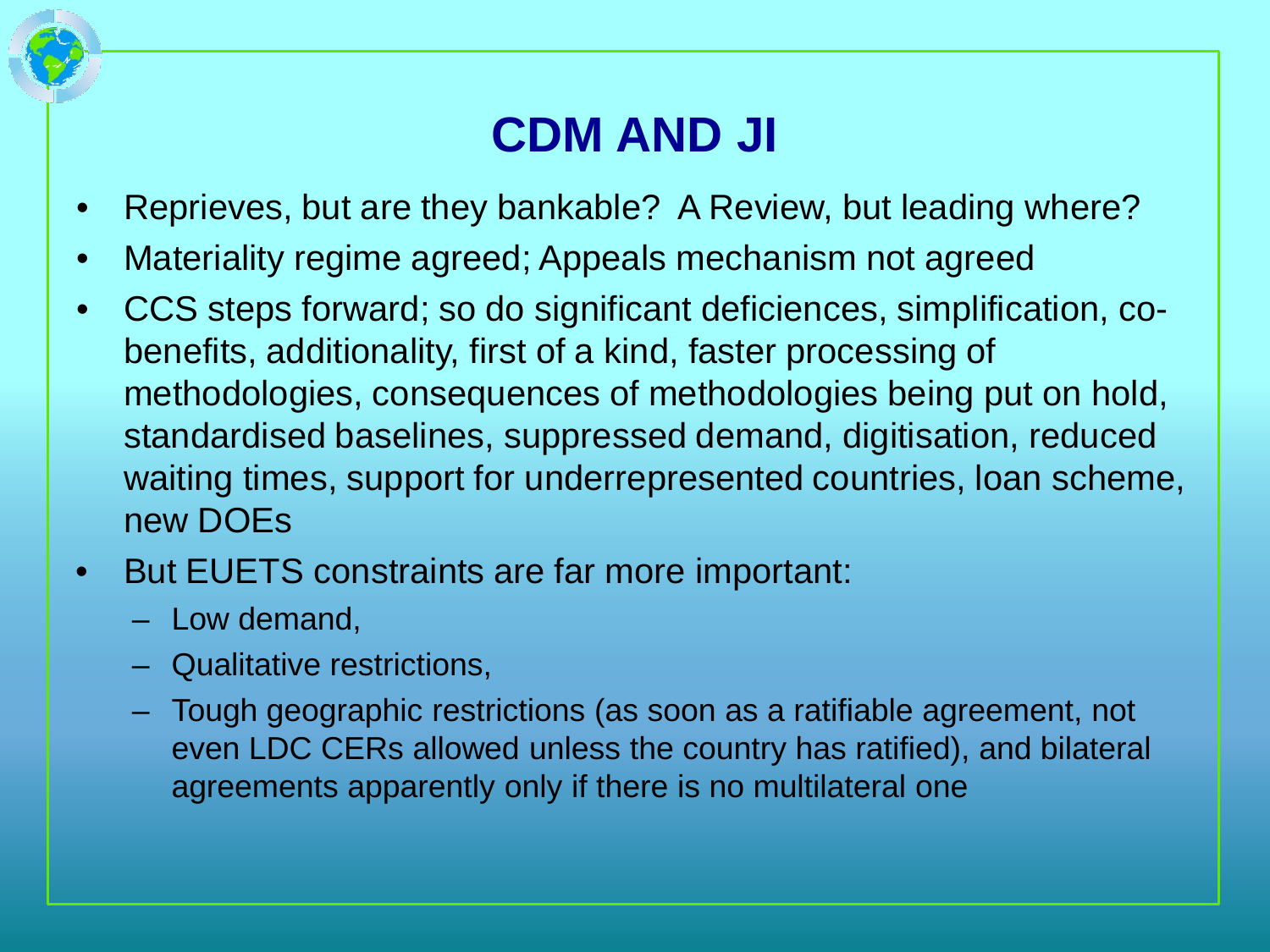#### **Overall Implications for Carbon Markets / Finance**

- Durban quite good for sentiment but not for economic demand
	- Kyoto Protocol to be extended, but little direct relevance to markets
	- Unclear if EU targets may tighten, but Australian demand possible?
	- EU potential for CERs restricted after 2012 (small country hosts only)
- Long term view is better, as market mechanisms now seem a fundamental part of the UN policy fabric
	- Despite opposition., market aspects appear throughout texts
	- For example: Reporting by developed and developing countries includes market mechanism results, Standing Committee on Finance will assess private financial flows & carbon markets
- New asset classes emerging (REDD and New Market Mechanism)
	- But major policy uncertainties remain, and extra supply unhelpful until ambition and demand are massively increased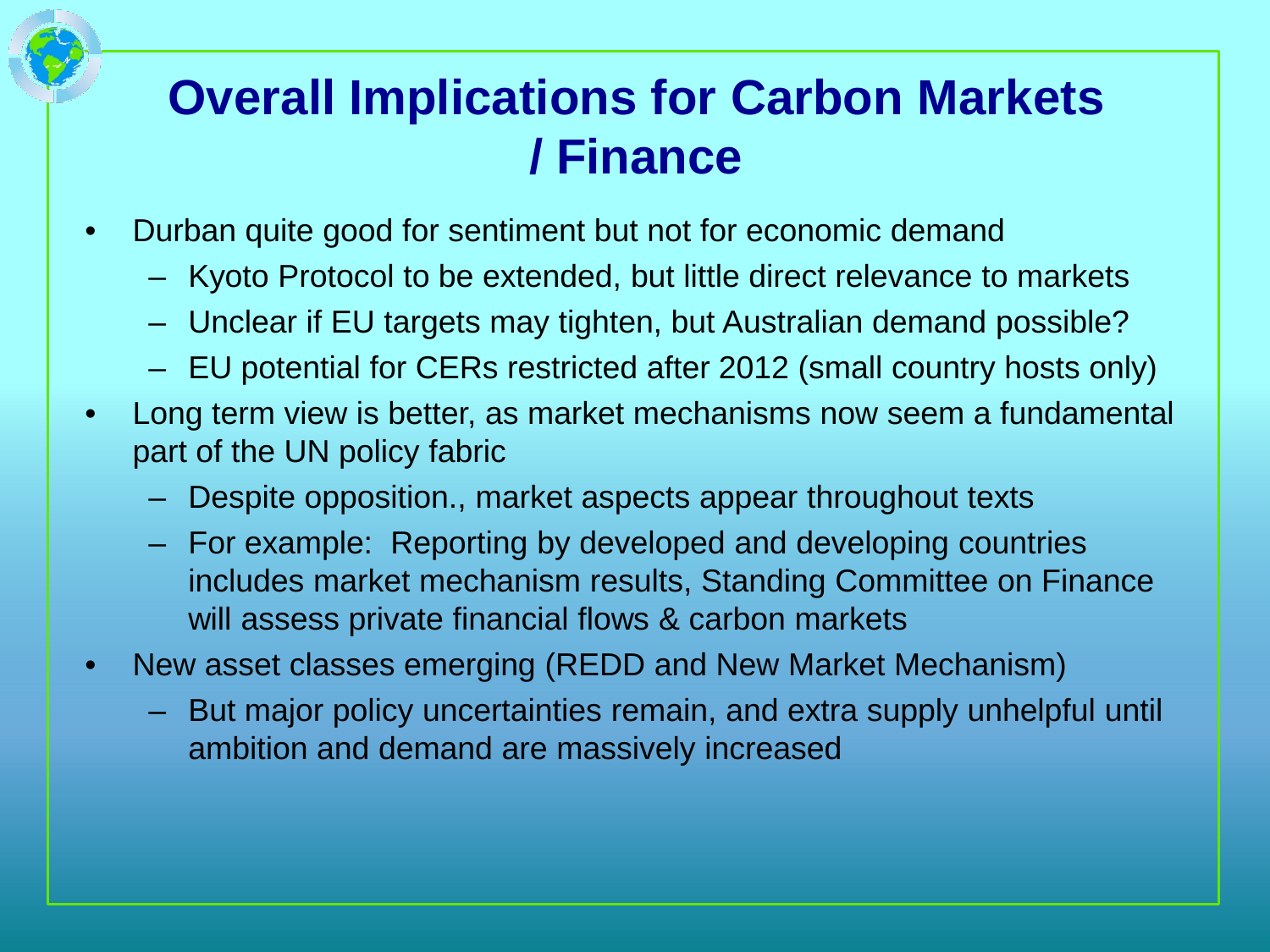# **Meaning what for Africa?**

- What sort of domestic contribution to NAMAs is going to be expected – through the GCF, NMM, bilateral support and the GCF?
- What sort of contribution under the post-2020 regime? What criteria defining what levels of pledge, monitoring, support, consequences?
- How much money will really be made available under the GCF? If much expected from the Private Sector, how are risk concerns about some parts of Africa to be met?
- What is the market for project-based emissions reductions that Africa has learned to make – within and beyond the CDM?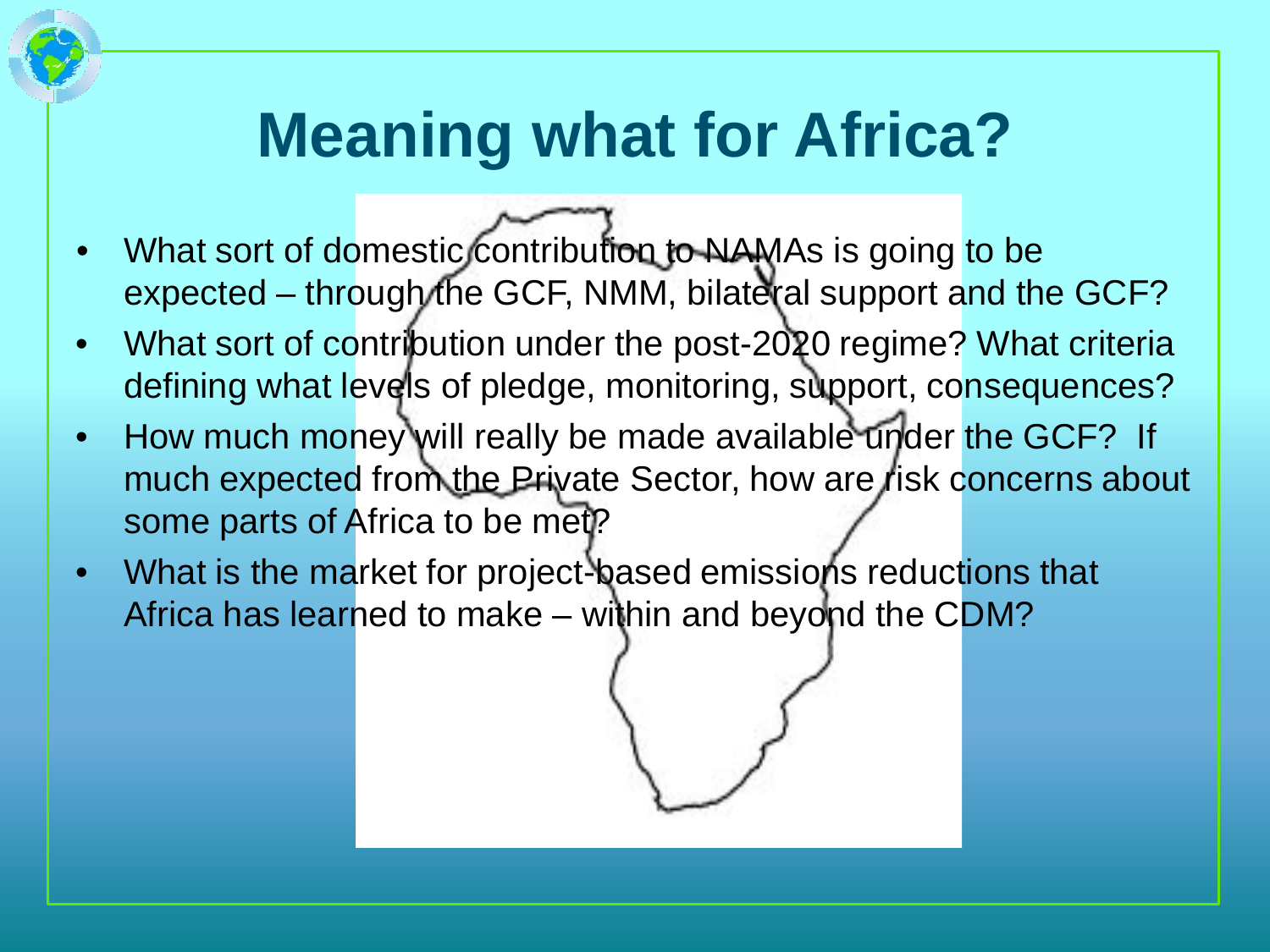#### **COP 18 – Doha, Qatar – and the post-Durban timetable**

- Next COP (COP-18) will take place from November 26 to December 7, 2012
- AWG Durban Platform must define its work and make progress in first half of 2012
- KP targets (and EUETS Phase 2) expire end-December 2012
- AWG LCA expires at COP 18
- UNFCCC Review of Adequacy (agreed in Cancun) 2013-2015
- IPCC Fifth Assessment Report published 2014
- December 2015 UNFCCC must adopt new Protocol, legal instrument or legal outcome (nb ratification timetables)
- Economic and electoral cycles could be crucial